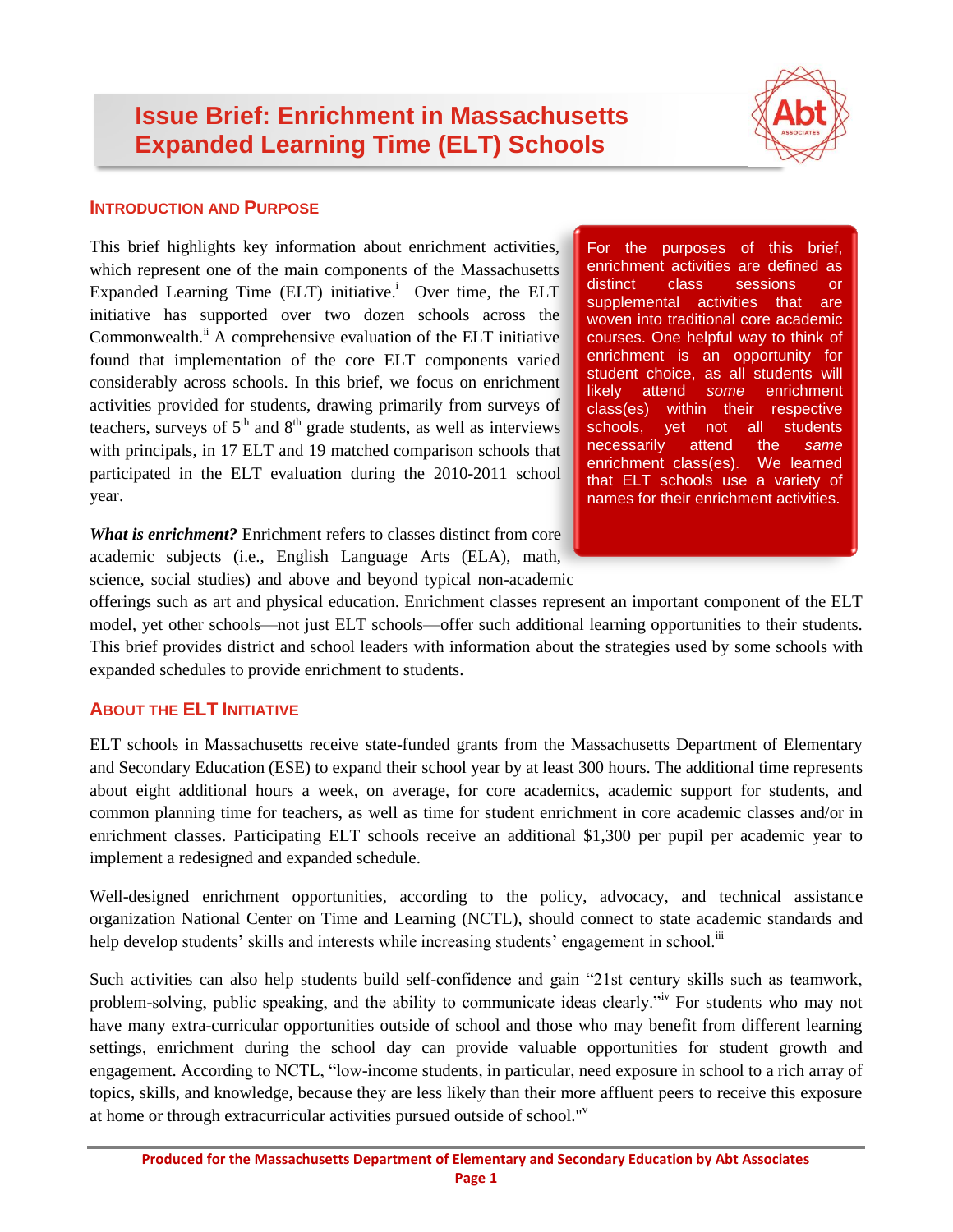### **STRATEGIES FOR OFFERING ENRICHMENT ACTIVITIES**

#### **Time for Enrichment**

Almost all ELT schools implemented separate enrichment classes, often called electives, in which nearly all students participated. Some schools also embedded enrichment activities within core academic classes. Both the frequency and length of enrichment classes for a typical student varied tremendously across and even within the study's schools: the average amount was about 30 minutes each day. Time for enrichment at ELT schools during 2010-11 ranged from 0 to 340 minutes per week. Two schools offered no time at all for enrichment, and eight others offered about an hour per day.

- ELT schools offered an average of 30 minutes a day of stand-alone enrichment activities, or about 2.5 hours/week.
- Enrichment classes were generally taught by regular teachers in each school, although community partners taught some enrichment classes in about half of the ELT schools.
- Overall, enrichment was perceived as valuable by teachers.

Generally, middle school students spent more time in enrichment classes than elementary students. Within a single school, the amount of time a student spent in enrichment sometimes depended on academic performance.

#### **Content**

Enrichment class content was generally connected to grade level standards and/or curriculum frameworks and covered both academic and non-academic content. Examples of course content included dance, drama, puppetry, knitting, African drumming, woodworking, mask making, jewelry making, and rock band. Some schools offered courses focused on math and science: robotics, ocean life, astronomy, engineering, architecture, and the stock market. Other schools also offered different kinds of physical education such as swimming, basketball, lacrosse, soccer, and fitness/wellness.

#### **Staffing**

Schools used different approaches for staffing enrichment time. Approximately half of ELT teachers reported that they taught at least one enrichment activity, and more middle school teachers reported leading enrichment activities than their elementary counterparts.

Many schools partnered with outside organizations to lead enrichment activities. More than half of ELT schools reported that they held regularly scheduled meetings in order to help integrate partners into the ongoing school day. As schools and partners became more experienced with ELT and enrichment in their schools, principals and teachers reported that it seemed easier for partner staff to be integrated into the school community.

One example of enrichment is an elementary school's Blip-Blip Submarines course led by a science teacher. The course used hands-on learning, and the teacher connected the course content to history and to science. In one lesson observed by the study team, the topics ranged from a study of historical submersibles, the engineering of a Cartesian diver, and an experiment that involved changing single variables in each diver's environment and making hypotheses about the consequences of each change. The course included connections to inquiry, technology, reading comprehension, fiction, and writing composition.

#### **Educator Perceptions**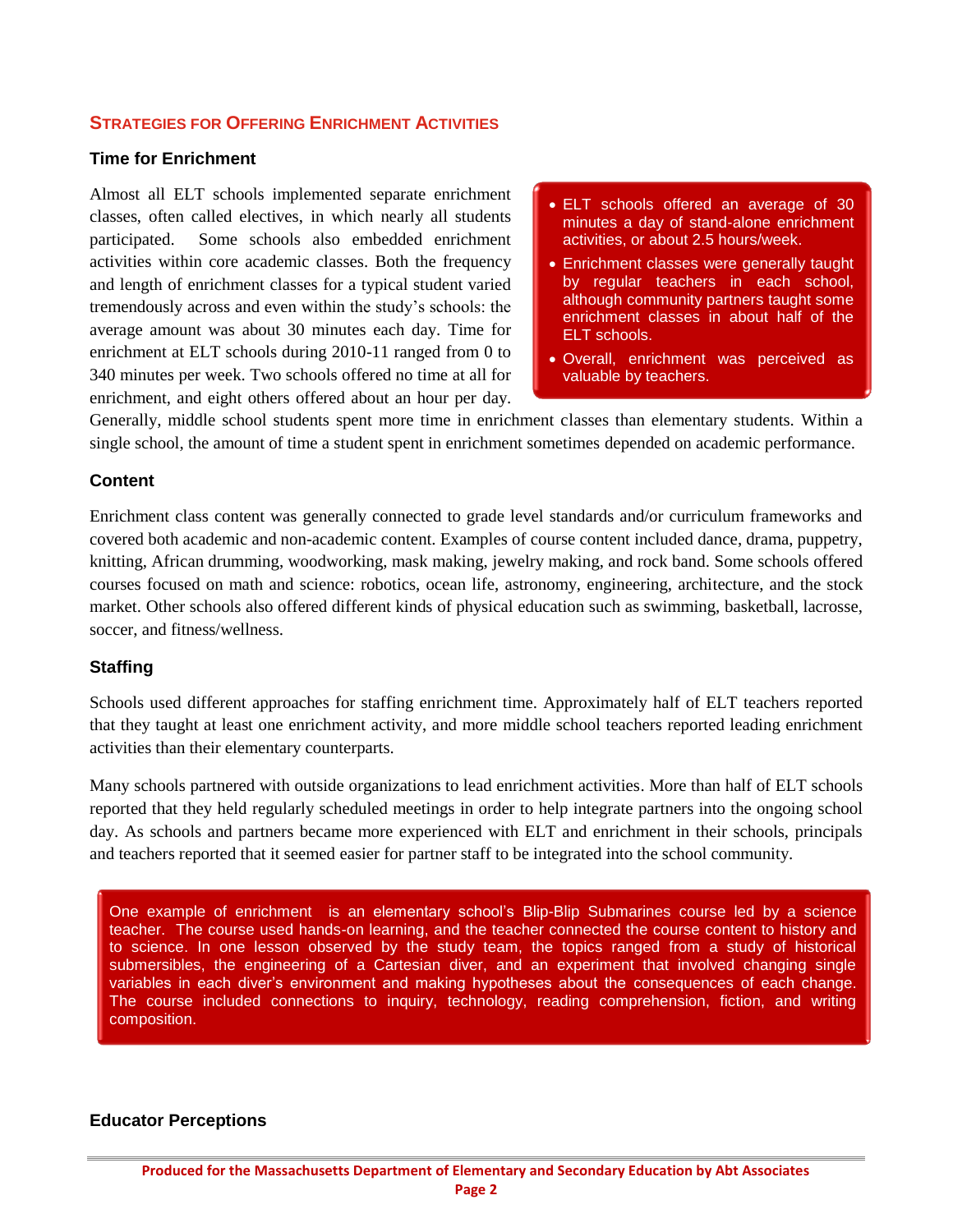More than three-quarters of teachers in ELT schools reported that enrichment activities were of high quality, occurred frequently enough to be valuable, and were available to all students. The exhibit below summarizes teachers' perceptions about different facets of enrichment activities.



## **KEY THEME: ENRICHMENT OFFERS OPPORTUNITIES FOR SCHOOL-COMMUNITY PARTNERSHIPS**

Community partners played a significant role in providing purposefully varied enrichment opportunities at many schools. Partners often have specialized expertise that school staff may not be able to offer. Among the ELT partners are New England Scores (soccer), Tenacity (tennis), YMCA (fitness & swimming), CityStep (dance), Young Audiences (drama and visual arts), Ecotarium (science & nature), and City Sprouts (gardening), all of whom helped to staff stand-alone enrichment classes.

Successful partnerships require strong communication and integration. In some ELT schools, partners were initially unaccustomed to school-specific goals and teaching or disciplinary norms, and had different experiences with managing student behavior. We learned about many creative solutions developed by ELT schools to address this situation: some schools held orientation and training sessions for partner and school staff to communicate and clarify policies and expectations, while others made sure that someone from the school staff was also present when partner organization staff were leading enrichment activities. Other schools integrated

partners by embedding enrichment activities into core academic classes or specials. For example, in one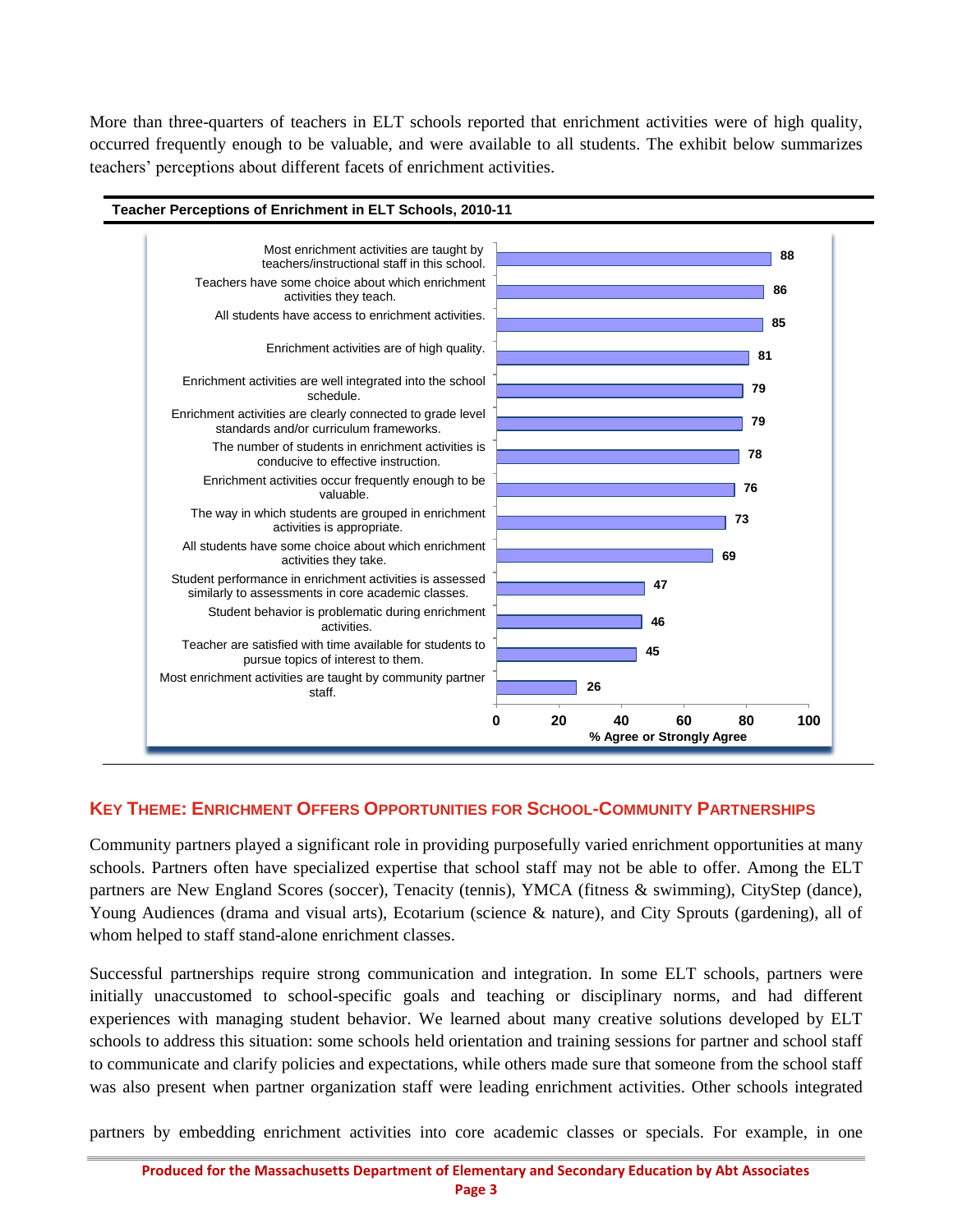elementary school, a partner staff member joined physical education classes once a week to provide leadership training and encourage teamwork, conflict resolution, and bullying prevention. This school also partnered with nearby colleges/universities for embedded enrichment, and representatives from one university came to help students with science activities. Moreover, other schools fostered strong integration by offering office space to partner staff when they were in their school building.

## **KEY THEME: ENRICHMENT FOSTERS OPPORTUNITIES FOR STAFF AND STUDENT CHOICE**

Schools used a variety of approaches to choosing which enrichment topics to offer and in assigning students and teachers to specific enrichment activities. The large majority of teachers (85%) reported that they had some choice about which activities they would teach. Typically, teachers submitted their proposals or lesson plans to the principal and/or another administrative staff for approval; these plans outlined how the proposed courses connected to grade-level standards or curriculum frameworks.

At some schools, students were invited to nominate ideas for enrichment, and at some others, students could select the specific enrichment courses they attended. One school produced a brochure listing enrichment options, and students were invited to pick their top few choices. Another middle school organized an enrichment fair in the cafeteria; students gathered to review the range of choices among elective courses, each of which was represented at a designated table. Students submitted their first and second choices after visiting the various tables.

To encourage informed decision making, as well as to provide students with opportunities to showcase their

work in upcoming semesters or quarters, some schools created an end-of-course enrichment showcase or fair. For example, several schools described hosting all-school assemblies for students to demonstrate what they learned in enrichment. Others had students create posters or other displays for the hallways to share.

At one elementary school, enrichment classes culminated with a gallery walk in which students traveled from class to class in order to view peers' work. This type of showcase both helped students decide which enrichment class(es) they may want to try next and motivates culminating projects that can be used for student assessment.

The primary strategy used by one ELT middle school was to work with a community partner organization to provide academic support and enrichment opportunities. This organization was responsible for all enrichment and academic support instruction for the school's  $6<sup>th</sup>$  grade; it oversaw additional community partners and volunteers who led small-group enrichment activities. The partnership focused specifically on  $6<sup>th</sup>$ grade so that teachers could provide additional academic support to older grade levels; this staffing model meant that the class size was more manageable for teachers and helped to improve the focus of academic support in the  $7<sup>th</sup>$  and 8<sup>th</sup> grades.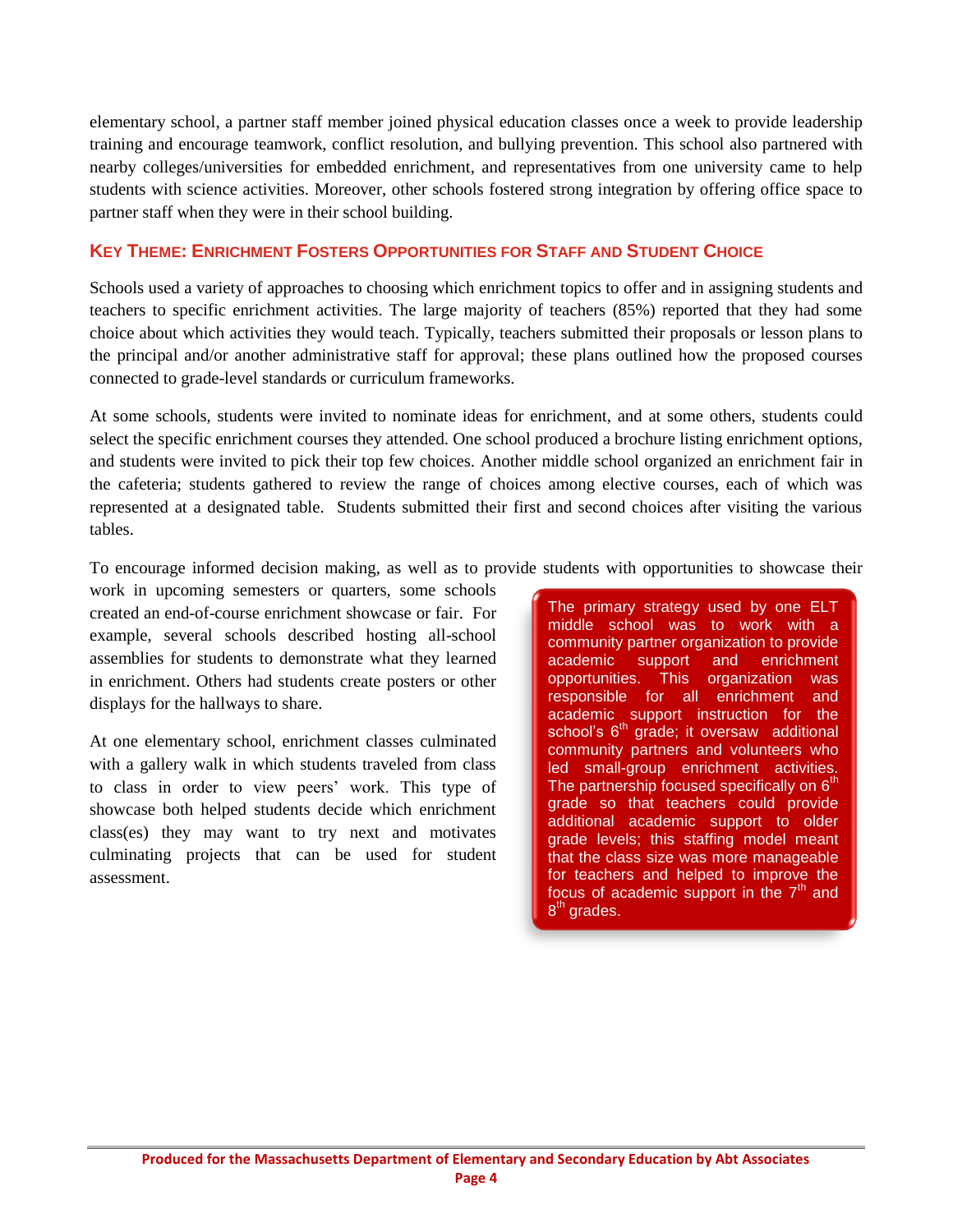#### **Additional Ideas: Enrichment at Comparison Schools**

Four of 19 matched comparison (non-ELT) schools offered at least 45 minutes of enrichment activities for students throughout the year.

At one (non-ELT) middle school, students were regularly offered electives such as drama, science club, bicycle repair, 3-D animation, and arts and crafts. Teachers decided what they wanted to teach and proposed classes and unpopular options were not offered a second time. Each quarter, students received a brochure describing the elective options. All students at this middle school participated in electives, and each elective course met twice a week for 90 minutes. Students received academic support on the other three days. Both enrichment and academic support were taught by the school's teachers. At this school, the school day was seven hours long, which is longer than the average school day across comparison schools.

At another comparison middle school, students took two electives every semester. The school had a rotating, 10 day block schedule, including electives, with four blocks each day. Each day, three of the four blocks were dedicated to ELA, math, and either science or social studies, and the fourth block was for electives. Students took science for one semester and social studies for one semester each year. One elective was designated for students' "major" (an area that students would like to study more deeply) and the second was for students' "minor." Students chose their majors at the end of  $6<sup>th</sup>$  grade that they generally kept through  $7<sup>th</sup>$  and  $8<sup>th</sup>$  grade, although they could change minors each semester. The school was committed to offering majors on a long-term basis, and minor offerings changed more frequently. Assignment to elective courses was based on student choice. Students received a list of course options to bring home to their parents and rank their top choices. All students participated in electives, and courses were related to arts, sciences, or physical education (PE).

#### **KEY THEME: ENRICHMENT CAN BE SCHEDULED AND STRUCTURED BASED ON ACADEMIC NEED**

When designing their enrichment activities and schedules, schools made decisions about whether participation in enrichment is universal or targeted to particular subgroups of students with certain needs or interests. Almost all students at ELT schools participated in some form of enrichment; however, at nine of the ELT schools, students who required more academic support participated less frequently than those whose academic performance was at or above grade level.

Schools also varied in terms of when in the day they offered enrichment. Some schools scheduled enrichment classes only at the very end of the day. One ELT middle school used an "ELT block," a double period that rotated through different time slots each day of the week, so ELT might occur during the  $8<sup>th</sup>$  and  $9<sup>th</sup>$  period on one day, during the 3<sup>rd</sup> and 4<sup>th</sup> periods the next day, and so on. In this school, students who performed well on the Massachussets Comprehensive Assessment System (MCAS) had enrichment, or electives, during this block every day and could participate in multiple elective classes since each elective met one or more days per week. Students whose MCAS performance was below grade level participated in English Language Arts (ELA) or math remediation during the ELT block, up to four days per week, and, depending upon the intensity of remediation, could participate in one or possibly more elective classes.

The types of variation in school schedules ranged considerably. At one school, students who performed below grade level on the MCAS had enrichment on Monday for the full double period, a combination of academic support and enrichment on Tuesday, and academic support on Wednesday, Thursday, and Friday. At another school, all students participated in one daily enrichment class, and two-thirds of the students participated in two daily enrichment classes, while the remaining third of students spent an additional period receiving extra help on content mastery and were guaranteed their first choice elective since they received less enrichment than students